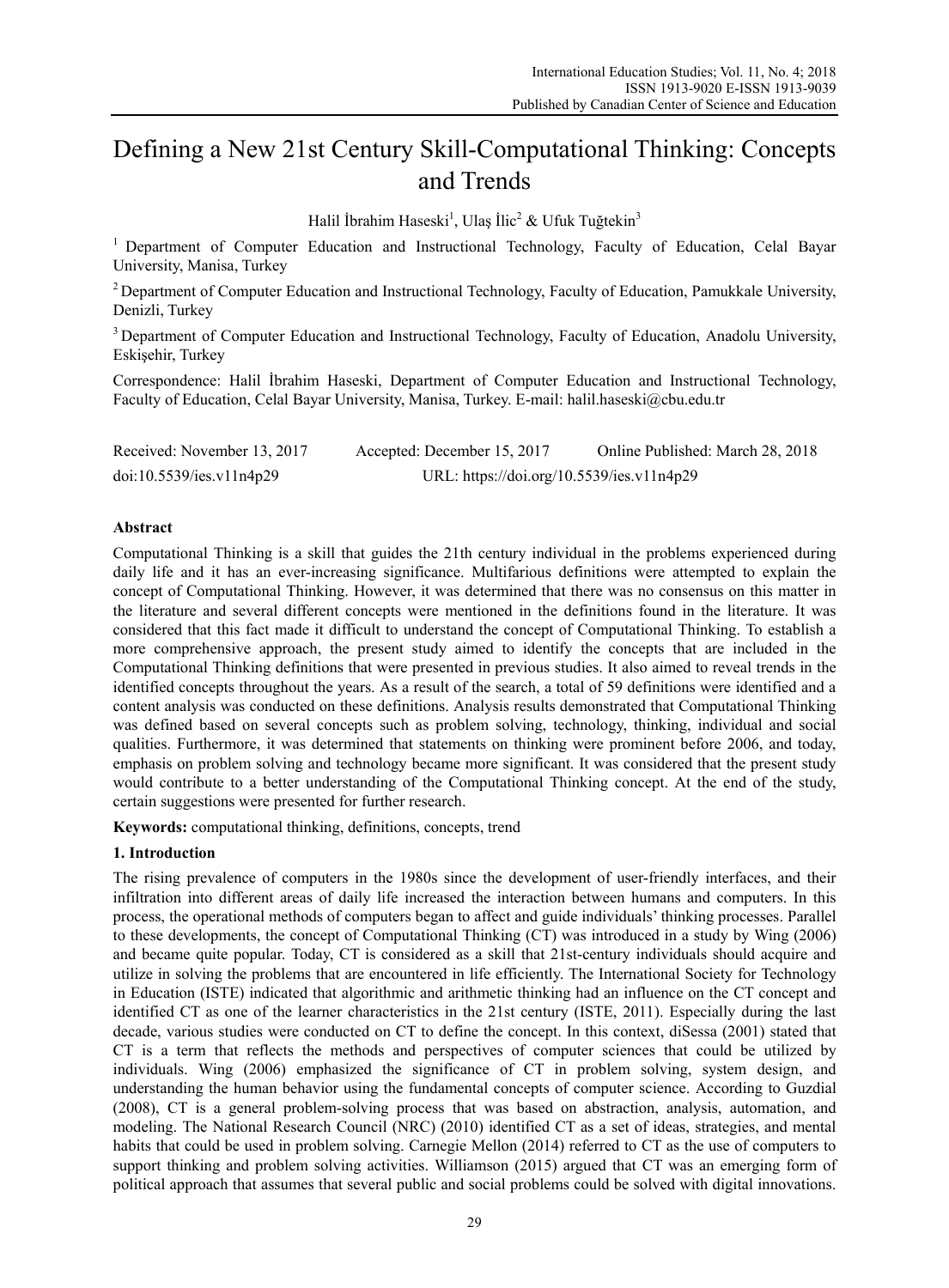## Kafai (2016) stated that CT is a social practice.

Multifarious definitions of CT were attempted in the literature to emphasize different dimensions of the concept; however, the authors were not able to reach a consensus. It was considered that the abovementioned lack of consensus prevented the comprehension of the concept and its prevalence as a skill among the public. In this context, various literature reviews were conducted to make CT more comprehensible (Demir & Seferoğlu, 2017; Özçınar, 2017). However, in these studies, it was determined that the concept was discussed at the level of a few basic definitions and analyzed on a national basis or only descriptive statistics were used based on the study title, summary and keywords. To create a better understanding on the subject, the present study aimed to reveal the concepts that were included in the definitions developed for CT and trends in the identified concepts throughout the years.

# **2. Method**

#### *2.1 Research Model*

In the present study, a comprehensive search was conducted on electronic databases with keywords determined based on the study objective and to access the publications on CT. The accessed publications were examined with the "Computational Thinking Definition Form" that was developed by the authors based on the document analysis technique. The data were analyzed with content analysis method. Content analysis is a preferred method to compare, classify and associate the data obtained in a study (Fraenkel & Wallen, 2000; Weber, 1990).

#### *2.2 Search Strategies*

The search process was conducted in two stages in the study; it was initially conducted on Web of Science (WoS) and ERIC databases and then, using Google search engine to access the resources cited in the publications found in the abovementioned databases. The use of data on CT that were obtained from different databases was useful to clarify the trends in definitions. Thus, the study aimed to access diverse resources. WoS and ERIC databases were chosen as the primary source in the search process since the databases in question were prominent databases in the field of educational technologies and the CT publications found in these databases were scientific articles. In the WoS database, the search was conducted with the keyword "computational thinking". Furthermore, the articles that contained "computational" and "thinking" keywords in the title were also included in the study. Similarly, the ERIC database was searched using the keywords "computational" and "thinking". In case the full text of the publication was not obtained due to open-access limitations, the web page of the journal where the publication was published was utilized. Furthermore, communications with related authors were established. The keyword searches were conducted on December 10-11, 2016, and a total of 271 publications were accessed including 101 articles in WoS and 170 in ERIC databases published before 2016. Accessed publications were reconsidered based on whether the title, abstract, and full manuscript were present. Thus, it was determined whether these publications were eligible for inclusion in the present study. Based on the abovementioned criteria the number of articles was reduced to 96. The article manuscripts were examined for different and original CT definitions. The analyses resulted in 38 articles where CT was defined either directly or by reference to other resources. Among the publications, a separate search was conducted to access the secondary resources cited in CT definitions provided by the primary studies.

In the second search phase of the study, secondary sources that included CT definitions were searched with the Google search engine. In this phase, a total of 21 resources were identified that originally defined CT including 9 books, 5 proceedings, 4 educational institution websites, 2 university websites and 1 statistical institution website. At the end of the two-phase search process, a total of 59 different publications that included CT definitions were identified.

## *2.3 Inclusion/Exclusion Criteria*

In the present study, inclusion-exclusion criteria were determined as is customary in systematic literature reviews. These criteria were as follows:

- 1) The study should be scientific,
- 2) The study should be published before 2016,
- 3) Full text of the study should be available,
- 4) The study should be about CT,
- 5) The study should include a direct definition of CT.

The first criterion aimed to access high quality and large number of publications in different types. Thus,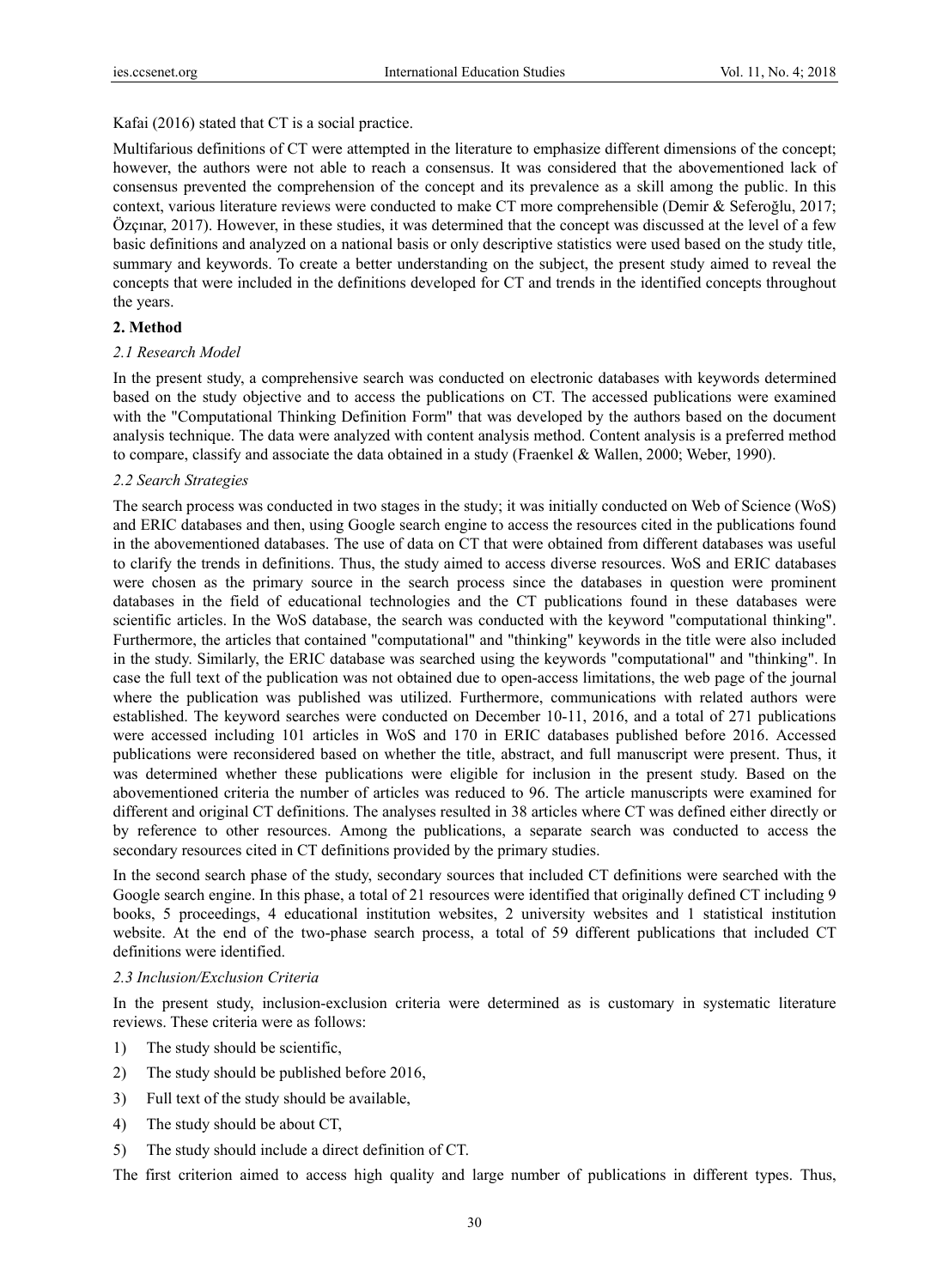resources such as scientific articles, proceedings, books and educational institution websites were included in the study. The aim of the second criterion was to cover the studies conducted on the topic in a wide time frame. Although the study by Wing (2006) was accepted as the milestone on CT research in the literature, publications on the subject of CT that were published before 2006 and included original definitions were also included in the study. The studies published in 2017 were not included in the analysis. Although certain journals were already published in 2017 when the present study was conducted, they were excluded from the study since their numbers were limited and the authors did not want these articles to affect the annual trends before the year was over. Another criterion was the availability of the full text of the manuscript. The papers where only the abstract was available were excluded since this fact would limit the analysis process. Topic selection was also among the inclusion / exclusion criteria. Several studies in different fields were accessed as a result of the conducted search. Studies on mathematical computational theories and computational models that were outside the scope of the present analysis were excluded from the analysis. The final criterion was to include a direct definition for CT. Due to its popularity, several studies were conducted on CT in recent years. Certain studies included original definitions for CT. On the other hand, in most studies, CT definitions that were published in previous studies were cited and original definitions that could contribute to the present study were not included. Thus, based on the final criterion, these publications were excluded and only studies that contained original CT definitions were included in the analysis. The original publications cited by the primary resources for CT definitions were accessed and these secondary resources were included in the analysis conducted in the present study. Studies that could not meet any of the above criteria were not included in the analysis.

#### *2.4 Data Collection Instrument*

The data was collected with the "Computational Thinking Definition Form (CTDF)" developed by the authors. This form also aimed to ensure the validity and reliability of the study. Validity is the present and unbiased observation of the investigated phenomenon (Kirk & Miller, 1986), and reliability is considered as a reproducibility of research findings (Merriam & Tisdell, 2015). CTDF was developed based on the study objective and previous content analysis studies conducted on educational technologies (Akbulut & Cardak, 2012; Göktas et al., 2012; Kucuk, Aydemir, Yildirim, Arpacik, & Goktas, 2013; Shih, Feng & Tsai, 2008). Expert opinion was obtained from 3 measurement and assessment experts to establish the form validity and the form was finalized based on the obtained views. The abovementioned form included open-ended descriptive questions about the paper such as author name, year of publication, title, the title of the journal where the paper was published, and the item titled "What is the definition of Computational Thinking in the examined paper?" designed to determine the definitions included in the paper.

#### *2.5 Data Analysis*

Accessed articles were examined by the researchers using CTDF and 59 different CT definitions were determined. Content analysis was conducted on these definitions based on the concepts found in the definition content. Thus, the titles in the developed CTDF were initially entered in a spreadsheet and the properties of the titles of the publications that were included in the study were entered as data in the related columns. Descriptive statistics analysis was conducted on the said data based on the research questions. Descriptive statistics was preferred since it provides the researcher the opportunity to sort and summarize the study data (Lomax & Hahs-Vaughn, 2012). Furthermore, relevant statistics were utilized to determine the annual trends. Data analysis process was conducted by a faculty member and 2 PhD candidates who previously published papers on CT. In this process, the two authors examined all the publications and the inter-coder consistency coefficients were calculated. As a result of the review, it was determined that the inter-rater agreement between coders was  $\kappa = .83$ . This value was considered adequate (Landis & Koch, 1977; Viera & Garrett, 2005). As a supervisor, the faculty member assumed the leadership role and ensured the administration of the process.

## *2.6 Limitations*

One of the limitations in literature review is the inability to cover the whole literature (Van der Kleij, Feskens, & Eggen, 2015). Another limitation of the present study is the use of only WoS and ERIC databases due to their significance in the field of study. Furthermore, search results were limited to studies published until 2016. In addition, the form used for the evaluation of definitions was another limitation of the present study.

## **3. Results**

The types and the distribution of publications that included CT definitions were examined and the results are presented in Table 1.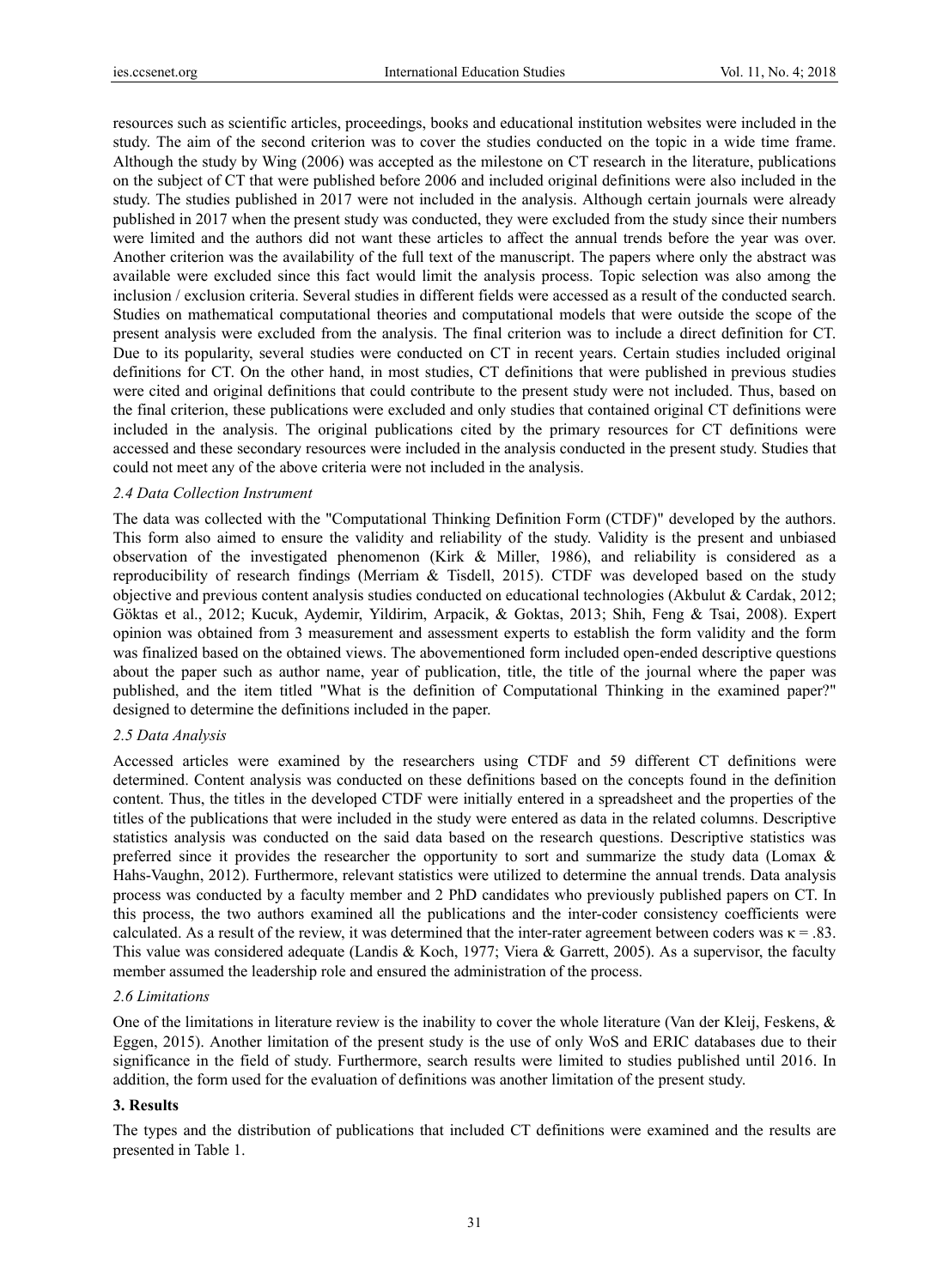| Publication Type                            | Before 2000 | 2000-2005 | 2006-2010 | 2011-2016 | Total |
|---------------------------------------------|-------------|-----------|-----------|-----------|-------|
| Article                                     |             | $\theta$  | 12        | 25        | 38    |
| <b>Book</b>                                 | 0           |           | 4         | 4         | 9     |
| Proceeding                                  | 0           |           |           |           |       |
| Educational institution website             | $\theta$    | $\theta$  | 0         |           |       |
| University website                          | $\theta$    |           | $\theta$  |           |       |
| Statistics institution website*             | $\theta$    |           |           | $\Omega$  |       |
| Total                                       |             |           | 18        | 38        | 59    |
| National Center for Educational Statistics. |             |           |           |           |       |

| Table 1. The types and the annual distribution of publications that included CT definitions |  |  |
|---------------------------------------------------------------------------------------------|--|--|
|---------------------------------------------------------------------------------------------|--|--|

As observed in Table 1, it was understood that CT was defined in various years. It was observed that the number of definitions increased with the time. While publications that included CT definitions were in limited to a few articles and proceedings that were published before 2006, it was determined that the number of publications and diversity in publication type increased since 2006. Especially after 2011, it was interesting to observe that original definitions were also included in educational institution websites.

Table 2. Annual distribution of the concepts used in CT definitions based on the themes

| Themes and Sub-Themes                                                    | Before 2000    | 2000-2005        | 2006-2010 | 2011-2016 | Total | References                                                                                                                                                                                                                                                                                                                                                                                                                                                                                |
|--------------------------------------------------------------------------|----------------|------------------|-----------|-----------|-------|-------------------------------------------------------------------------------------------------------------------------------------------------------------------------------------------------------------------------------------------------------------------------------------------------------------------------------------------------------------------------------------------------------------------------------------------------------------------------------------------|
| 1. Problem Solving                                                       | 5              | 3                | 51        | 62        | 121   |                                                                                                                                                                                                                                                                                                                                                                                                                                                                                           |
| 1.1. Problem Solving System                                              | 1              | 2                | 5         | 17        | 25    | $\&$<br>Resnick.<br>2012;<br>(Brennan<br>Carnegie Mellon, 2014; Chang,<br>2014; Chen, 2009; ISTE & CSTA,<br>2011; diSessa, 2001; Furber, 2012;<br>Grover & Pea, 2013; Jacobson &<br>Wilensky, 2006; Jenkins, 2015;<br>Kafai, 2016; Lu & Fletscher, 2009;<br>Papert, 1996; Park & Jeon, 2015;<br>Sneider, Stephenson, Schafer &<br>Flick, 2014; Sullivan & Heffernan,<br>2016; Voogt et al., 2015; Whitman<br>& Witherspoon, 2003; Williamson,<br>2016; Wing, 2011; Yadav et al.,<br>2014) |
| Determination<br>of<br>1.2.<br>operational<br>by<br>steps<br>abstraction | $\mathfrak{2}$ | $\boldsymbol{0}$ | 7         | 14        | 23    | (Barr, Harrison & Conery, 2011;<br>Basawapatna et al., 2011; Berland<br>& Wilensky, 2015; Bers, 2010;<br>ISTE & CSTA, 2011; CSTA, 2011;<br>Denning.<br>$2012$ ;<br>Furber,<br>2012;<br>Guzdial.<br>2008:<br>Kafai,<br>2016:<br>Kilpeläinen, 2010; Lu & Fletscher,<br>2009; NAACE, 2014; Papert, 1996;<br>&<br>2015;<br>Snapp<br>Neumann,<br>Williamson,<br>2015;<br>Williamson,<br>2016)                                                                                                  |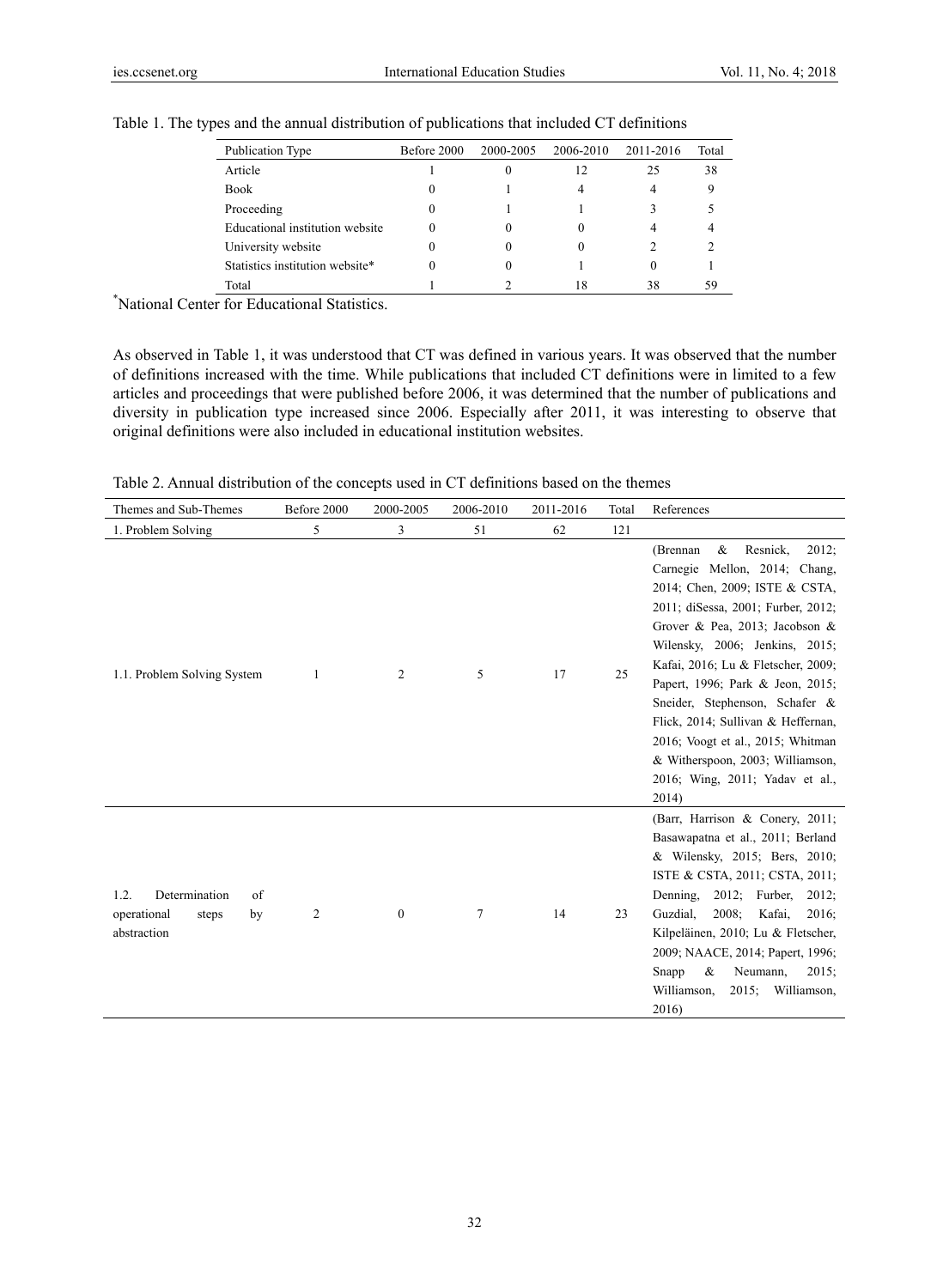| 1.3. Analysis of the problem                                                    | 1                | $\boldsymbol{0}$ | 9  | 10             | 20         | (Barr & Stephenson, 2011; Barr,<br>Harrison<br>&<br>Conery,<br>2011;<br>Basawapatna et al., 2011; Berland<br>& Wilensky, 2015; Bers, 2010;<br>ISTE & CSTA, 2011; CSTA, 2011;<br>Furber, 2012; Grover & Pea, 2013;<br>Guzdial, 2008; Kilpeläinen, 2010;<br>Lu & Fletscher, 2009; National<br>Research Council, 2012; Papert,<br>1996; Park & Jeon, 2015; Wilensky<br>& Reisman, 2006; Williamson,<br>2016; Wing, 2006) |
|---------------------------------------------------------------------------------|------------------|------------------|----|----------------|------------|-----------------------------------------------------------------------------------------------------------------------------------------------------------------------------------------------------------------------------------------------------------------------------------------------------------------------------------------------------------------------------------------------------------------------|
| 1.4. Data organization                                                          | 1                | $\boldsymbol{0}$ | 9  | 8              | 18         | (Barr, Harrison & Conery, 2011;<br>Berland & Wilensky, 2015; Bers,<br>2010; Guzdial, 2008; Kafai &<br>Burke, 2014; Kilpeläinen, 2010;<br>Papert, 1996; National Research<br>Council, 2010; Sengupta et al.,<br>2013; Williamson, 2016)                                                                                                                                                                                |
| 1.5. Finding the possible<br>solutions                                          | $\mathbf{0}$     | $\boldsymbol{0}$ | 6  | 6              | 12         | (Barr & Stephenson, 2011; Kafai &<br>Burke, 2014; Kilpeläinen, 2010; Lu<br>Fletscher,<br>2009;<br>National<br>&<br>Research Council, 2010; National<br>Research Council, 2012; Sengupta<br>et al., 2013; Sullivan & Heffernan,<br>2016; Wilensky & Reisman, 2006;<br>Wing, 2006)                                                                                                                                      |
| Finding<br>the<br>1.6.<br>most<br>adequate<br>solution<br>and<br>implementation | $\boldsymbol{0}$ | $\boldsymbol{0}$ | 9  | 3              | 12         | (Barr, Harrison & Conery, 2011;<br>Berland & Wilensky, 2015; CSTA,<br>2011; Guzdial, 2008; Lu &<br>Fletscher, 2009; Williamson, 2016)                                                                                                                                                                                                                                                                                 |
| 1.7. Organizing the resources<br>and operational steps                          | $\boldsymbol{0}$ | $\mathbf{1}$     | 4  | 1              | 6          | (Berland & Wilensky, 2015; Chen,<br>2009; Guzdial, 2008; Whitman &<br>Witherspoon, 2003; Williamson,<br>2016)                                                                                                                                                                                                                                                                                                         |
| 1.8. Transferring the solution                                                  | $\boldsymbol{0}$ | $\boldsymbol{0}$ | 2  | 3              | $\sqrt{5}$ | (Barr, Harrison & Conery, 2011;<br>Basawapatna et al., 2011; Berland<br>& Wilensky, 2015; Guzdial, 2008;<br>Williamson, 2016)                                                                                                                                                                                                                                                                                         |
| 2. Technology                                                                   | 1                | $\mathbf{1}$     | 22 | 29             | 53         |                                                                                                                                                                                                                                                                                                                                                                                                                       |
| IT<br>knowledge<br>2.1.<br>and<br>utilization                                   | $\mathbf{1}$     | $\boldsymbol{0}$ | 11 | 12             | 24         | (Barr & Stephenson, 2011; Bundy,<br>2007; CSTA, 2011; Denning &<br>Freeman, 2009; Denning, 2012;<br>Grover & Pea, 2013; Guzdial,<br>2008; Jacobson & Wilensky, 2006;<br>Lu & Fletscher, 2009; Miller &<br>Settle, 2011; National Research<br>Council, 2012; Papert, 1996; Snapp<br>& Neumann, 2015; Williamson,<br>2016; Wing, 2006; Wolz et al.,<br>2011; Yadav et al., 2014)                                        |
| 2.2. Programming processes                                                      | $\boldsymbol{0}$ | $\boldsymbol{0}$ | 9  | $\overline{4}$ | 13         | (Aho, 2012; Basawapatna et al.,<br>2011; Denning, 2012; Kafai, 2016;<br>Lu & Fletscher, 2009; Wing, 2008)                                                                                                                                                                                                                                                                                                             |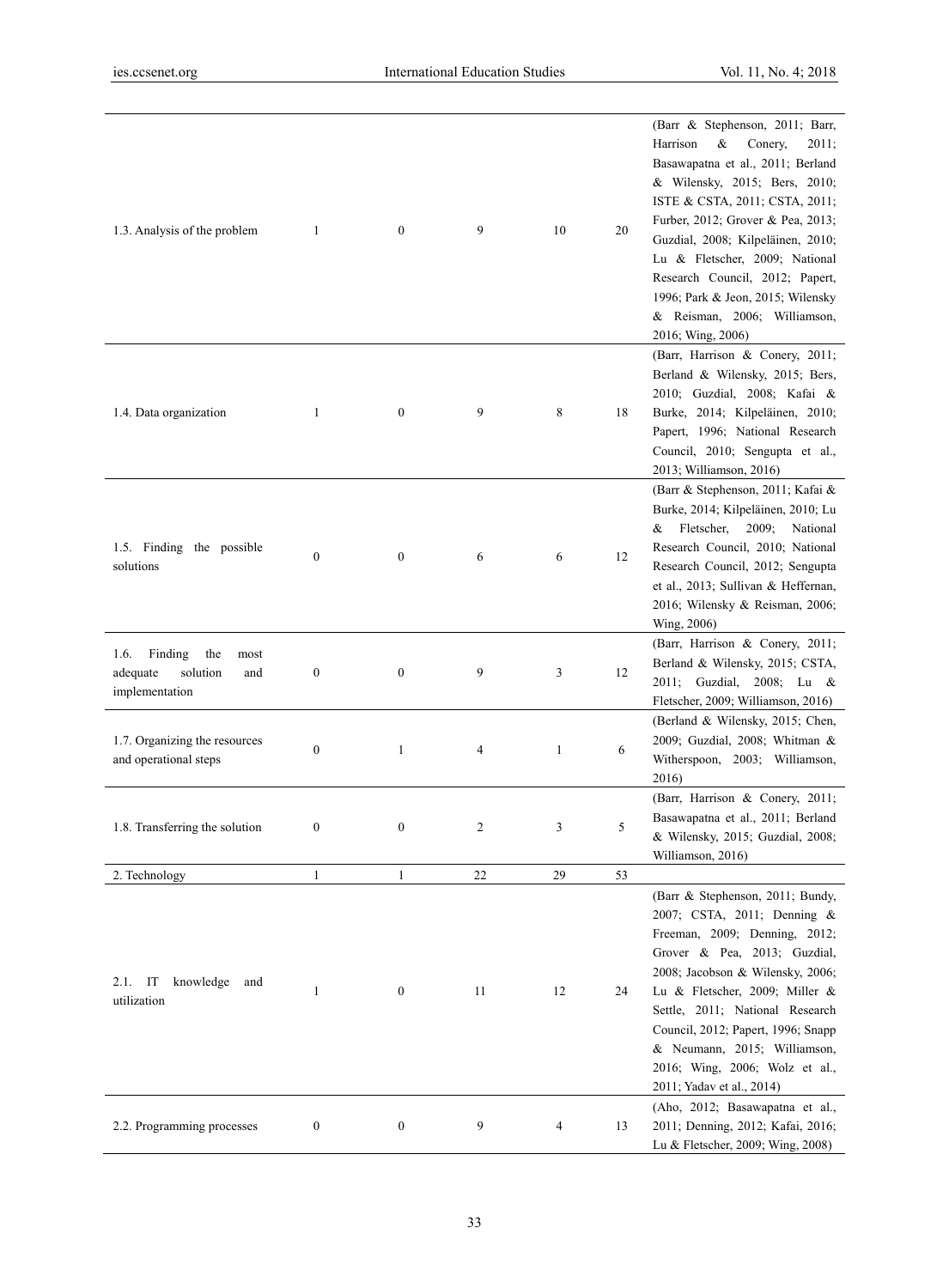| 2.3. Data processing                    | $\boldsymbol{0}$ | $\mathbf{1}$     | $\mathbf{1}$     | 6                | 8              | (Aho, 2012; Carnegie Mellon,<br>2014; ISTE & CSTA, 2011; CSTA,<br>2011; diSessa, 2001; Jenkins, 2015;<br>Kilpeläinen, 2010)                                                                                                                                                                                                                                                                          |
|-----------------------------------------|------------------|------------------|------------------|------------------|----------------|------------------------------------------------------------------------------------------------------------------------------------------------------------------------------------------------------------------------------------------------------------------------------------------------------------------------------------------------------------------------------------------------------|
| 2.4. Computer science                   | $\boldsymbol{0}$ | $\boldsymbol{0}$ | $\mathbf{1}$     | 5                | 6              | (Angeli et al., 2016; Williamson,<br>2015;<br>Evia,<br>Sharp<br>&<br>Pérez-Quiñones, 2015; Kafai &<br>Burke, 2013; National Research<br>Council, 2012; Wing, 2008)                                                                                                                                                                                                                                   |
| 2.5.<br>Technology-based<br>media       | $\boldsymbol{0}$ | $\boldsymbol{0}$ | $\boldsymbol{0}$ | $\sqrt{2}$       | $\sqrt{2}$     | (Sneider, Stephenson, Schafer &<br>Flick, 2014)                                                                                                                                                                                                                                                                                                                                                      |
| 3. Thinking                             | 3                | 6                | 9                | 17               | 35             |                                                                                                                                                                                                                                                                                                                                                                                                      |
| 3.1. Way of thinking                    | 3                | 6                | 8                | 14               | 31             | (Basawapatna et al., 2011; Chang,<br>2014; Chen, 2009; Computing at<br>School,<br>2014;<br>diSessa,<br>2001;<br>Guzdial,<br>2008;<br>Hayles,<br>2012;<br>Jenkins, 2015; Kim, Han & Kim,<br>2009; Lu & Fletscher, 2009; Papert,<br>1996; Park & Jeon, 2015; Snapp &<br>Neumann, 2015; Voogt et al., 2015;<br>Whitman & Witherspoon, 2003;<br>Williamson,<br>2015;<br>Williamson,<br>2016; Wing, 2006) |
| 3.2. Structural elements of<br>thinking | $\boldsymbol{0}$ | $\boldsymbol{0}$ | $\mathbf{1}$     | 3                | $\overline{4}$ | ${\it et}$<br>al.,<br>(Basawapatna<br>2011;<br>Carnegie Mellon, 2014; Kafai &<br>Burke, 2013; Wilensky & Reisman,<br>2006)                                                                                                                                                                                                                                                                           |
| 4. Personal Features                    | $\mathbf{1}$     | $\boldsymbol{2}$ | $\overline{4}$   | 9                | 16             |                                                                                                                                                                                                                                                                                                                                                                                                      |
| 4.1. Personal skills                    | $\mathbf{1}$     | $\boldsymbol{0}$ | 4                | 6                | 11             | (DeSchryver &<br>Yadav,<br>2015;<br>Jacobson & Wilensky, 2006; Kafai<br>& Burke, 2014; Lu & Fletscher,<br>2009; Miller & Settle, 2011;<br>National Research Council., 2010;<br>Papert, 1996; Sengupta et al., 2013;<br>Sneider et al., 2014; Voogt et al.,<br>2015)                                                                                                                                  |
| 4.2. Cognitive features                 | $\boldsymbol{0}$ | $\boldsymbol{2}$ | $\boldsymbol{0}$ | $\boldsymbol{2}$ | $\overline{4}$ | (diSessa, 2001; Furber, 2012; Park<br>& Jeon, 2015)                                                                                                                                                                                                                                                                                                                                                  |
| 4.3. Perspective                        | $\boldsymbol{0}$ | $\boldsymbol{0}$ | $\boldsymbol{0}$ | $\mathbf{1}$     | $\mathbf{1}$   | (Snapp & Neumann, 2015)                                                                                                                                                                                                                                                                                                                                                                              |
| 5. Operational Features                 | $\mathbf{1}$     | $\boldsymbol{2}$ | $\mathfrak{Z}$   | $\sqrt{6}$       | 12             |                                                                                                                                                                                                                                                                                                                                                                                                      |
| 5.1. Operational quality                | $\boldsymbol{0}$ | $\boldsymbol{0}$ | $\mathbf{1}$     | $\overline{4}$   | 5              | 2011; Lu &<br>(ISTE $\&$ CSTA,<br>Fletscher,<br>2009;<br>Sullivan<br>&<br>Heffernan, 2016)                                                                                                                                                                                                                                                                                                           |
| 5.2. Design                             | $\mathbf{1}$     | $\mathbf{1}$     | $\mathbf{1}$     | $\sqrt{2}$       | 5              | Jacobson<br>diSessa,<br>2001;<br>&<br>Wilensky, 2006;<br>Kafai, 2016;<br>Papert, 1996; Yadav et al., 2014)                                                                                                                                                                                                                                                                                           |
| 5.3.<br>Producing<br>new<br>information | $\boldsymbol{0}$ | $\boldsymbol{0}$ | $\mathbf{1}$     | $\boldsymbol{0}$ | $\mathbf{1}$   | (Jacobson & Wilensky, 2006)                                                                                                                                                                                                                                                                                                                                                                          |
| 5.4. Assessment                         | $\boldsymbol{0}$ | $\mathbf{1}$     | $\boldsymbol{0}$ | $\boldsymbol{0}$ | $\mathbf{1}$   | (diSessa, 2001)                                                                                                                                                                                                                                                                                                                                                                                      |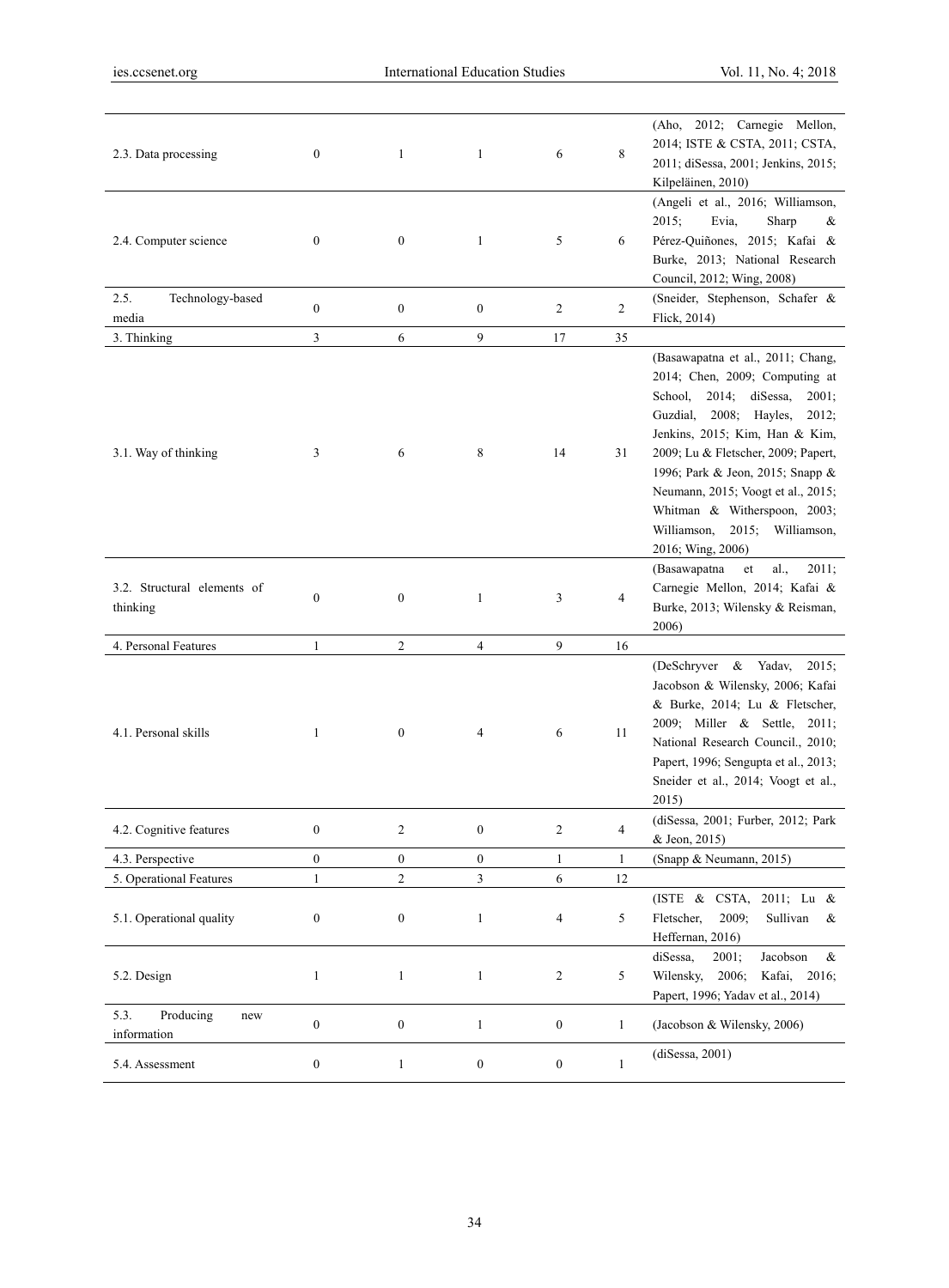|                             |              |          |                |     |     | &<br>Resnick,<br>2012;<br>(Brennan) |
|-----------------------------|--------------|----------|----------------|-----|-----|-------------------------------------|
|                             |              |          | 5              | 5   |     | Carnegie Mellon, 2014; Chang,       |
|                             |              |          |                |     |     | 2014; DeSchryver & Yadav, 2015;     |
| 6. General Quality          | $\theta$     | $\theta$ |                |     | 10  | Evia, Sharp, & Pérez-Quiñones,      |
|                             |              |          |                |     |     | 2015; Jacobson & Wilensky, 2006;    |
|                             |              |          |                |     |     | Lu & Fletscher, 2009; National      |
|                             |              |          |                |     |     | Research Council, 2010; Wing,       |
|                             |              |          |                |     |     | 2006; Wing, 2008)                   |
| 7. Social Features          |              |          | 4              | 3   | 9   |                                     |
| 7.1. Environmental approach | 1            |          | 2              |     |     | &<br>2009:<br>Freeman,<br>(Denning) |
|                             |              |          |                |     | 5   | diSessa, 2001; Papert, 1996; Yadav  |
|                             |              |          |                |     |     | et al., 2014)                       |
| 7.2. Social approach        | $\mathbf{0}$ |          | $\overline{c}$ |     | 3   | 2007;<br>Jacobson<br>&<br>(Bundy,   |
|                             |              | $\theta$ |                |     |     | Wilensky, 2006; Kostadinov, 2013)   |
| 7.3. Political approach     | $\Omega$     | $\theta$ | $\theta$       |     |     | (Wing, $2011$ )                     |
| Total                       | 12           | 15       | 98             | 131 | 256 |                                     |

As observed in Table 2, CT was defined mostly within the context of problem solving, technology and thinking. Conversely, it was observed that personal, operational specifications and general qualities were less mentioned in CT definitions. It is noteworthy that the social dimension was expressed even less in the definitions of CT. Furthermore, the concepts of systematic problem solving, abstraction, analysis of the problem were stated more, while organizing the resources and operational steps and solution transfer were the least stated phenomena in CT specifications. In addition, in the context of technology, IT knowledge and use was the most expressed concept, while technology-based approaches were the least emphasized in the definitions. Additionally, in the definitions expressed within the scope of thinking, the structural elements of thinking and in the context of personal specifications, cognitive features and perspective were the least emphasized concepts. On the other hand, in the same context, it was found that specifications on thinking and personal skills were predominant. It was also noteworthy that in the scope of the functional features of CT, quality and design were the most specified concepts, while producing new information and evaluation dimensions were the least expressed concepts.

As seen in Table 2, it was identified that the frequency of CT definitions in the literature increased in time. However, it was determined that the definitions were relatively few before 2006, and they increased rapidly after 2006. In the pre-2006 period, the specifications of thinking and problem solving were prominent in the definitions. It was determined that CT was predominantly defined within the context of problem solving and technology after 2006.

It was determined that the frequencies of the codes tend to increase in general in time as observed in Table 2. In the definitions published before 2006, it was observed that the emphasis was on thinking specifications. Between 2006 and 2010, the IT knowledge and utilization became prominent in CT definitions. It was observed that the emphasis on technology was introduced during the same period. Between 2011 and 2016, it was observed that the scope of the concepts adopted in the definitions expanded. In the definitions published during this period, it was determined that the emphasis on problem-solving system was relatively prominent. Conversely, it was determined that the transfer of solution, the structural elements of thinking, the evaluation and social specifications became prominent only after 2006. Since 2011, although the frequency of the definitions was relatively lower, it was identified that definitions were made in the context of technology-based media and politics.

## **4. Discussion**

The definition of concepts, phenomena or events is crucial for their comprehension and in the determination of the limits of the topic. Thus, it is important to define CT, which increasingly becomes a popular topic, despite the lack of an essential consensus on the topic (Guzdial, 2008; Selby & Woollard, 2014). It can be stated that CT is a social consensus skill that enables individuals to make active and systematic decisions using the information and communications technologies (ICT) and collaborative approaches in real-life situations, and thus reaching the most ideal and ethical decisions and contribute to their environment, to self-discovery and to become satisfied individuals with self-esteem. Despite the fact that the definitions of CT in literature addressed different aspects of the topic, they demonstrated a stable quantitative increase in time. In this process, especially since 2006, the number of definitions on the topic increased and the publications that included the said definitions diversified. It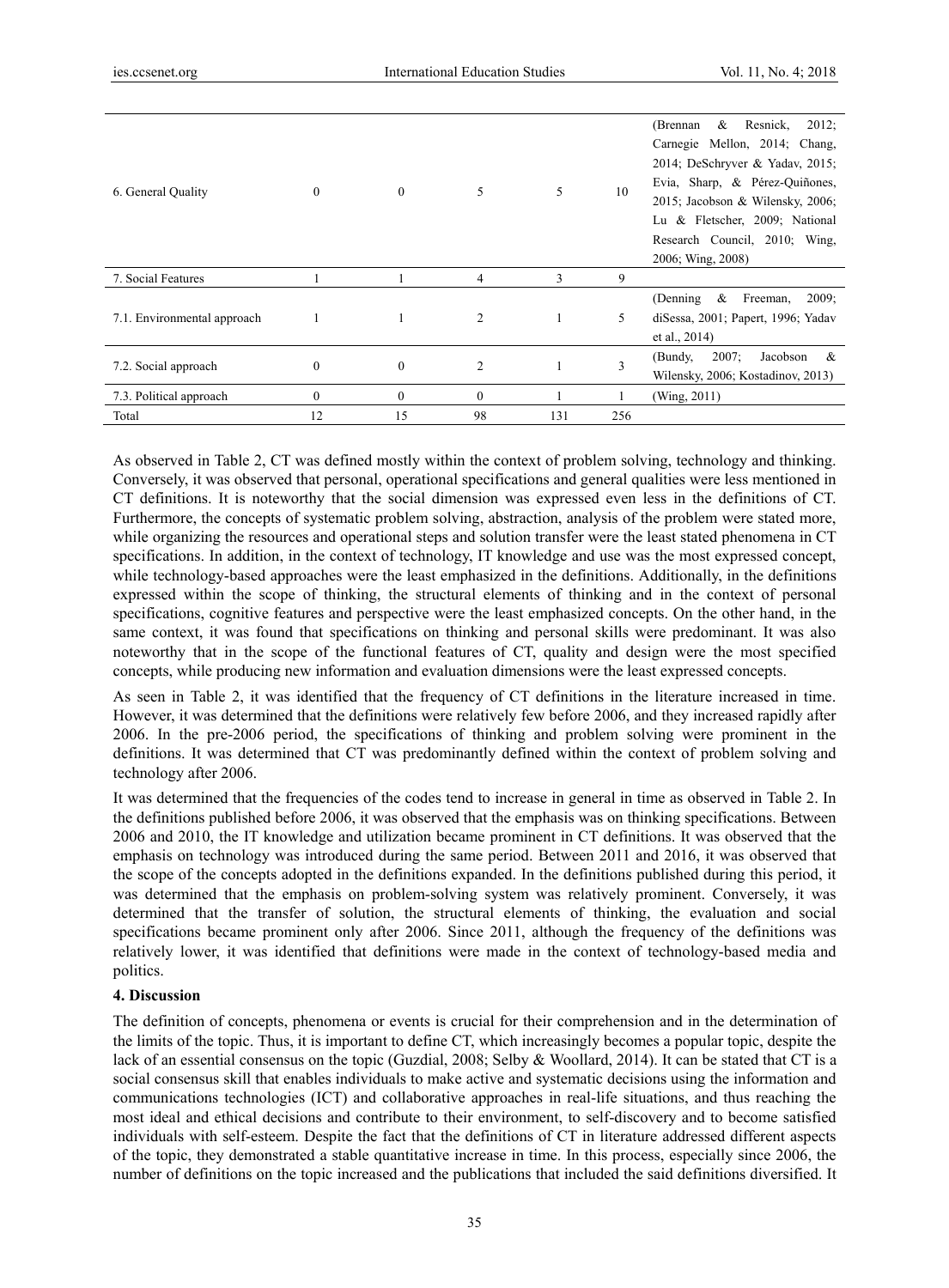is considered that this was due to the effects of the study by Wing (2006) that introduced the term. Particularly after 2011, the presence of the concept of CT on the web sites of universities and education institutions indicated the increasing significance of the topic in the field of education during recent years. The trend of increase over time was parallel to the popularization of the topic as it attracted the interest of both the researchers and practitioners (Selby, 2014).

In the definitions found in the literature, it was observed that problem solving, and technological specifications were predominant. Furthermore, it was determined that the specifications related to thinking were relatively less common. Furthermore, personal specifications, specifications on operating characteristics, general quality specifications and social specifications were mentioned less frequently. It was considered that the prevalence of problem solving specifications in definitions was due to the fact that CT was based on problem solving (Grover & Pea, 2013; ISTE & CSTA, 2011; Kafai, 2016; Papert, 1996; Wing, 2011). It was observed that problem solving specifications were generally in line with the practical operational steps included in the operational definition of the CT by ISTE & CSTA (2011). On the other hand, it was observed that the least emphasized points on problem solving were the organization of the resources and operational steps and solution transfer. This was not consistent with the paradigm that the said concepts were important and critical steps in the functioning of the CT skills (Denning, 2003, ISTE & CSTA, 2011). This disadvantage could be resolved by developing new definitions that would include the abovementioned concepts in future studies.

The emphasis on technology in definitions was due to the perception of ICT as a significant problem solving instrument with communication facilities and access to information it provides (Kim, Han, & Kim, 2009; Sneider, Stephenson, Schafer, & Flick, 2014). Furthermore, the concept of ICT knowledge and use was also prominent under the same theme. This concept was followed by the specifications of programming processes, data processing and computer science. It was considered that this was due to the perception that CT was associated with computer sciences (Israel, Pearson, Tapia, Wherfel, & Reese, 2015; B. Kim, T. Kim, & J. Kim, 2013; Pellas & Peroutseas, 2016), although it was stated in the literature that CT is a skill for all, not only for those who are computer science professionals (Willamon, 2016; Wing, Henderson, Hazzan, & Cortina, 2005). This finding was consistent with Özcınar's (2017) claim that CT studies were predominantly published in computer science resources. It was determined that the least emphasized concept in technological specifications was technology-based learning and work settings. It was considered that this was due to the fact that it is necessary to define CT based on educational technologies and it was not sufficiently scrutinized in relation to the professional life. This finding was consistent with the results of previous literature reviews (Özçınar, 2017). Future studies should investigate CT in the context of educational technologies, investigate its adaptation and use in professional life, and related concepts should be included in future definitions.

It was observed that thinking specifications were not sufficiently emphasized in the examined definitions. Hence, it was stated that CT included different thinking systems such as analytical thinking, mathematical thinking, engineering thinking, scientific thinking and algorithmic thinking (Basawapatna et al., 2011; Chen, 2009; Computing at School, 2014; diSessa, 2001; Guzdial, 2008; Hayles, 2012; Jenkins, 2015; Papert, 1996; Park & Jeon, 2015; Williamson, 2015; Wing, 2006). It could be argued that this fact emphasized the research and investigation-based structures prevalent in different fields (Papert, 1980; Wing, 2006). Moreover, it was observed that CT was less expressed as a thinking instrument, system and process. It was considered that CT should be examined for the elements that illuminate the functional aspects in future studies, and these concepts should be included in the definitions.

It was noteworthy that personal traits were less emphasized in CT, which was based on problem solving by individuals. Under the topic of personal traits, concepts such as individual skills, cognitive factors and perspective were included (DeSchryver & Yadav, 2015; diSessa, 2001; Furber, 2012; Jacobson & Wilensky, 2006; Kafai & Burke, 2014; Lu & Fletscher, 2009; Park & Jeon, 2015; Snapp & Neumann, 2015) and specifications on personal traits were limited. It was considered that this was due to the fact that CT is a novel topic that requires further studies. Considering that individual differences such as communication skills, academic achievement, intelligence, age, gender, culture, psychological factors and socio-economic status are effective factors on thinking and learning processes (Jarvis, 2005; Jonassen & Grabowski, 2011; Sharma & Sharma, 2006; Toth, 2014; Tuckman & Monetti, 2011; Woolfolk & Margetts, 2013), comprehensive examination of personal traits within the context of CT and its inclusion in the definitions in future studies would improve the comprehension of the concept.

Statements on the functional properties of CT that include the dimensions of operational quality, design, assessment and production of new information were very limited. It could be argued that the lack of the mention of the abovementioned concepts related to CT, which is considered as a 21st Century skill (Sanford, 2013), was a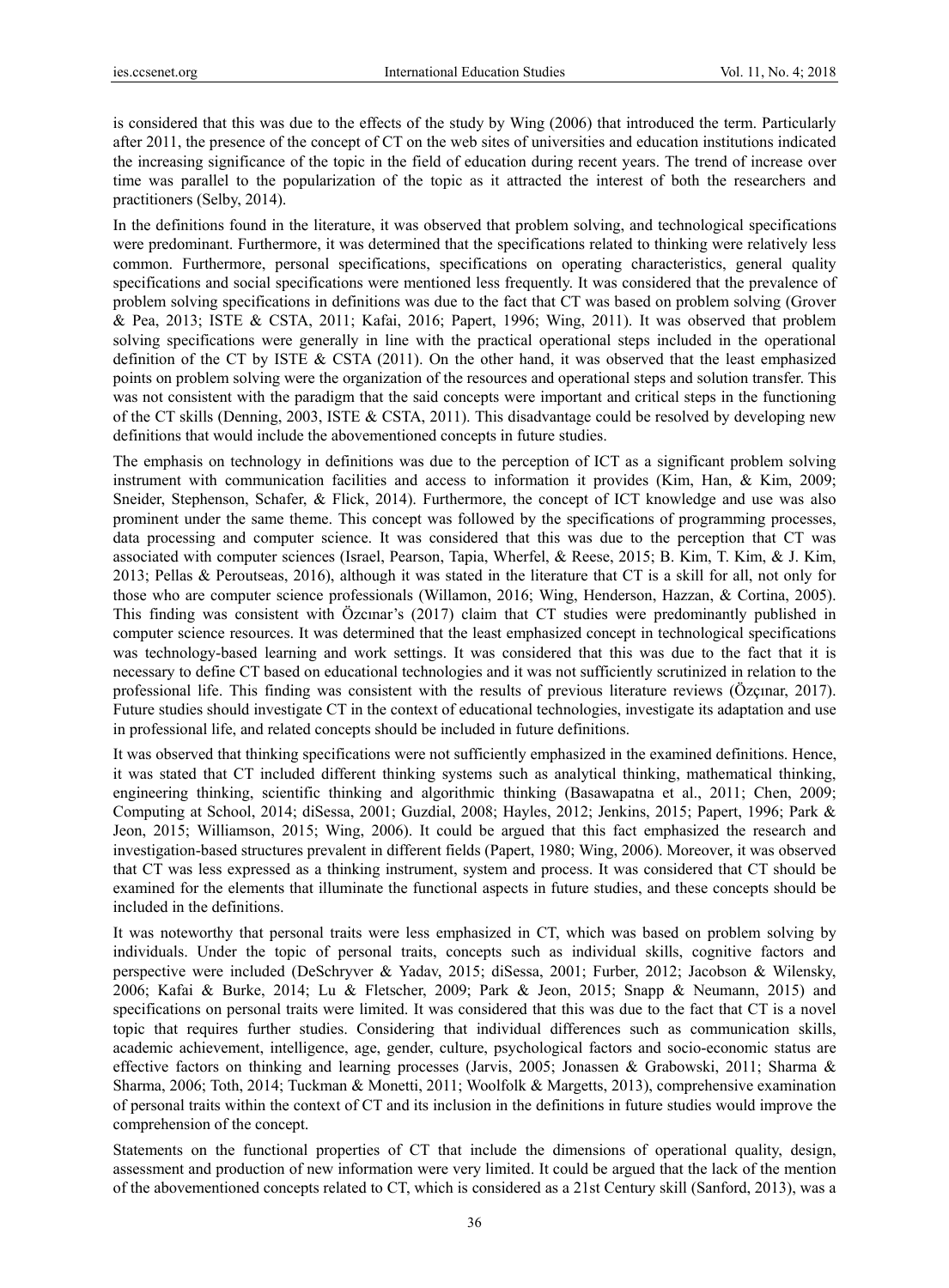gap in the literature. Moreover, it could be stated that the ambiguities in the assessment dimension of CT in the literature (Haseski, İlic, & Tuğtekin, 2017) indicated the abovementioned gap. Further research on the subject that would investigate the dimensions of assessment, production of new information and design in CT and the resulting definitions of the concept would lead to an in-depth comprehension of CT.

The specifications on the general qualities of CT were consistent with Özçınar's specifications (2017) and indicated that the topic was popular, appealed to a wide range of fields and was applicable in different disciplines (Brennan & Resnick, 2012; Carnegie Mellon, 2014; Chang, 2014; DeSchryver & Yadav, 2015; Evia, Sharp, & Pérez-Quiñones, 2015; Jacobson & Wilensky, 2006; National Research Council, 2010; Wing, 2008). On the other hand, it can be said that the low number of specifications in the said topic were relatively inadequate in explaining CT. It was considered that future studies should be conducted on the improvement of the prevalence of CT in the public at large and its use in a wide variety of disciplines, and further definitions should include specifications that emerge as a result of the future findings, consistent with the present gap in the literature.

It was considered that the social specifications included in the definitions were highly inadequate considering that CT could be actively used in all areas of life and is a skill that is relevant to all individuals (Martinez  $\&$ Echeveste, 2015; Wing, Henderson, Hazzan, & Cortina, 2005). Similarly, the lack of specifications in the dimensions of ethics, the impact of environmental factors, collaborative problem solving, benefiting from the experiences of others, creating social values under the social dimension was noteworthy. Conversely, it could be stated that these characteristics were not adequately emphasized in CT definitions, considering that humankind is a social being who exists within the society and could make conscientious decisions (Cooley, 1992; Dewey, 2002; Hume, 2012). Thus, it was considered that further studies should be conducted to examine the share of abovementioned factors in CT and these factors should be included in future definitions.

When examined from the perspective of trends, the fact that problem solving specifications were prominent in definitions published before 2006 was parallel to the specifications that CT was based on problem-solving (Wing, 2011; Yadav et al., 2014). In the post-2006 definitions, researchers started to discuss the topic with a broader perspective, including different dimensions. This was consistent with the view that CT has a multi-dimensional structure (Brennan & Resnick, 2012a; diSessa, 2001). In particular, it could be argued that the introduction of the emphasis on technology between 2006 and 2010 was due to the impact of ICT on thinking and problem-solving processes. After 2011, the definitions diversified along with the increase in published papers, contributing to the comprehension of the topic. In the said process, it was observed that in time, CT was addressed within the context of an increasing number of dimensions.

It was determined that although the current CT is shaped by technology-aided problem solving, different dimensions that are effective in the process were introduced over time. On the other hand, the limitations in the definitions demonstrated that there were further dimensions that needed to be exposed and explored. Further studies are required to improve the comprehension of CT, which addresses the set of complex behavior of humankind such as problem-solving, and ensure that CT is a skill which could be used by all, and to fulfill the abovementioned claim of CT. Thus, further studies that would examine and define CT based on personal, environmental, social, affective, psychological and ethical factors in a multidimensional environment and beyond the present situation would improve its common impact on general public and practical use among the society. Thus, based on findings of the reviewed papers, new methods and techniques for integrating CT into curriculum could be developed and the acquisition of CT skill could be more facile and effective for students from pre-school to university. Furthermore, several activities could be developed in public education for individuals of different ages that could encourage them to improve CT skills and teach these individuals to solve problems in a systematic manner. Thus, further studies would help transform today's society into a computational society and define the future developments on the topic and increase its present significance.

#### **References**

- Aho, A. V. (2012). Computation and computational thinking. *The Computer Journal, 55*(7), 832-835. https://doi.org/10.1093/comjnl/bxs074
- Akbulut, Y., & Cardak, C. S. (2012). Adaptive educational hypermedia accommodating learning styles: A content analysis of publications from 2000 to 2011. *Computers & Education, 58*(2), 835-842. https://doi.org/10.1016/j.compedu.2011.10.008
- Angeli, C., Voogt, J., Fluck, A., Webb, M., Cox, M., Malyn-Smith, J., & Zagami, J. (2016). A K-6 computational thinking curriculum framework: Implications for teacher knowledge. *Educational Technology & Society, 19*(3), 47-57.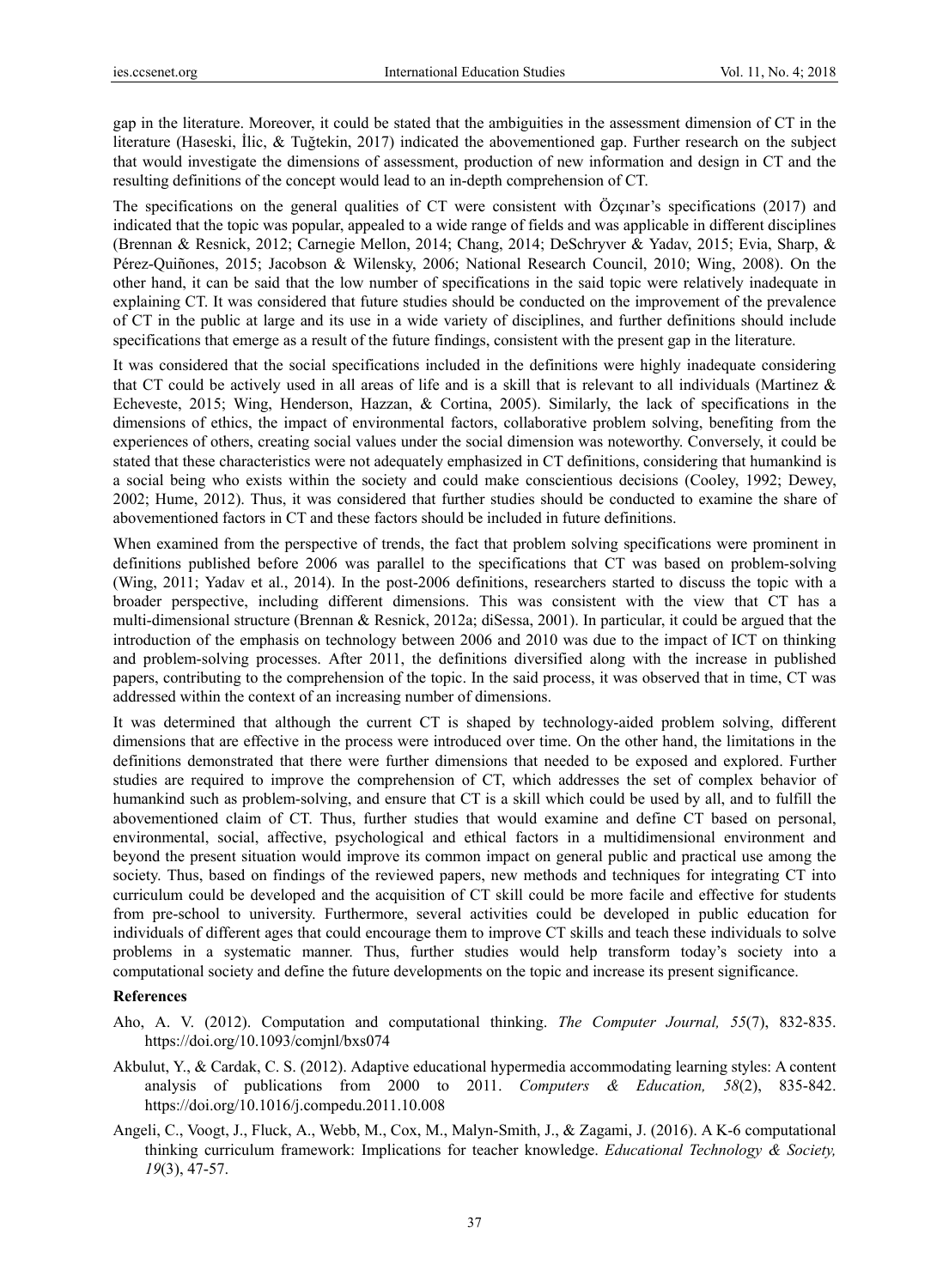- Barr, D., Harrison, J., & Conery, L. (2011). Computational thinking: A digital age skill for everyone. *Learning & Leading with Technology, 38*(6), 20-23.
- Barr, V., & Stephenson, C. (2011). Bringing computational thinking to K-12: What is involved and what is the role of the computer science education community? *ACM Inroads, 2*(1), 48-54. http://doi.org/10.1145/1929887.1929905
- Basawapatna, A., Koh, K. H., Repenning, A., Webb, D. C., & Marshall, K. S. (2011). Recognizing computational thinking patterns. *Proceedings of the 42nd ACM Technical Symposium on Computer Science Education, USA,* 245-250. https://doi.org/10.1145/1953163.1953241
- Berland, M., & Wilensky, U. (2015). Comparing virtual and physical robotics environments for supporting complex systems and computational thinking. *Journal of Science Education and Technology, 24*(5), 628-647. http://doi.org/10.1007/s10956-015-9552-x
- Bers, M. U. (2010). The tangibleK robotics program: Applied computational thinking for young children. *Early Childhood Research & Practice, 12*(2), n2.
- Brennan, K., & Resnick, M. (2012). New frameworks for studying and assessing the development of computational thinking. *Proceedings of the 2012 Annual of the American Educational Research Association meeting, Canada*, 1-25.
- Brennan, K., & Resnick, M. (2012). Using artifact-based interviews to study the development of computational thinking in interactive media design. *Proceedings of the Annual American Educational Research Association Meeting. Vancouver, Canada*.
- Bundy, A. (2007). Computational thinking is pervasive. *Journal of Scientific and Practical Computing, 1*(2), 67-69.
- Carnegie Mellon. (2014). *Carnegie Mellon center for computational thinking*. Retrieved December 11, 2016, from http://www.cs.cmu.edu/~CompThink/
- Chang, C. K. (2014). Effects of using Alice and Scratch in an introductory programming course for corrective instruction. *J. Educational Computing Research, 51*(2), 185-204. http://doi.org/10.2190/EC.51.2.c
- Chen, X. (2009). *Students who study science, technology, engineering, and mathematics (STEM) in postsecondary education* (NCES 2009-161). Washington: National Center for Educational Statistics.
- Computing at School (2014). *Computing in the national curriculum: A guide for secondary teachers*. Retrieved December 11, 2016, from http://www.computingat school.org.uk/data/uploads/cas\_secondary.pdf
- Cooley, C. H. (1992). *Human nature and the social order*. NY: Transaction Publishers.
- CSTA. (2011). *K-12 computer science standards.* Retrieved December 11, 2016, from http://csta.acm.org/Curriculum/ sub/K12Standards.html
- Demir, Ö., & Seferoğlu, S. S. (2017). Yeni kavramlar, farklı kullanımlar: Bilgi-işlemsel düşünmeyle ilgili bir değerlendirme [New concepts, different uses: An assessment of computational thinking]. In H. F. Odabaşı, B. Akkoyunlu, & A. İşman (Eds.), *Eğitim teknolojileri okumaları 2017* [Educational technology readings 2017] (pp. 468-483). Sakarya: Sakarya University Press.
- Denning, P. J. (2003). Great principles of computing. *Communications of the ACM, 46*(11), 15-20. http://doi.org/10.1145/948383.948400
- Denning, P. J. (2012). Reflections on a symposium on computation. *The Computer Journal, 55*(7), 799-802. https://doi.org/10.1093/comjnl/bxs064
- Denning, P., & Freeman, P. (2009). Computing's paradigm. *Communications of the ACM, 52*(12), 28-30. https://doi.org/10.1145/1610252.1610265
- DeSchryver, M. D., & Yadav, A. (2015). Creative and computational thinking in the context of new literacies: Working with teachers to scaffold complex technology-mediated approaches to teaching and learning. *Journal of Technology and Teacher Education, 23*(3), 411-431.
- Dewey, J. (2002). *Human nature and conduct*. NY: Dover Publications.
- diSessa, A. (2001). *Changing minds: Computers, learning, and literacy*. MA: MIT Press.
- Evia, C., Sharp, M. R., & Pérez-Quıñones, M. A. (2015). Teaching structured authoring and DITA through rhetorical and computational thinking. *IEEE Transaction on Professional Communication, 58*(3), 328-343.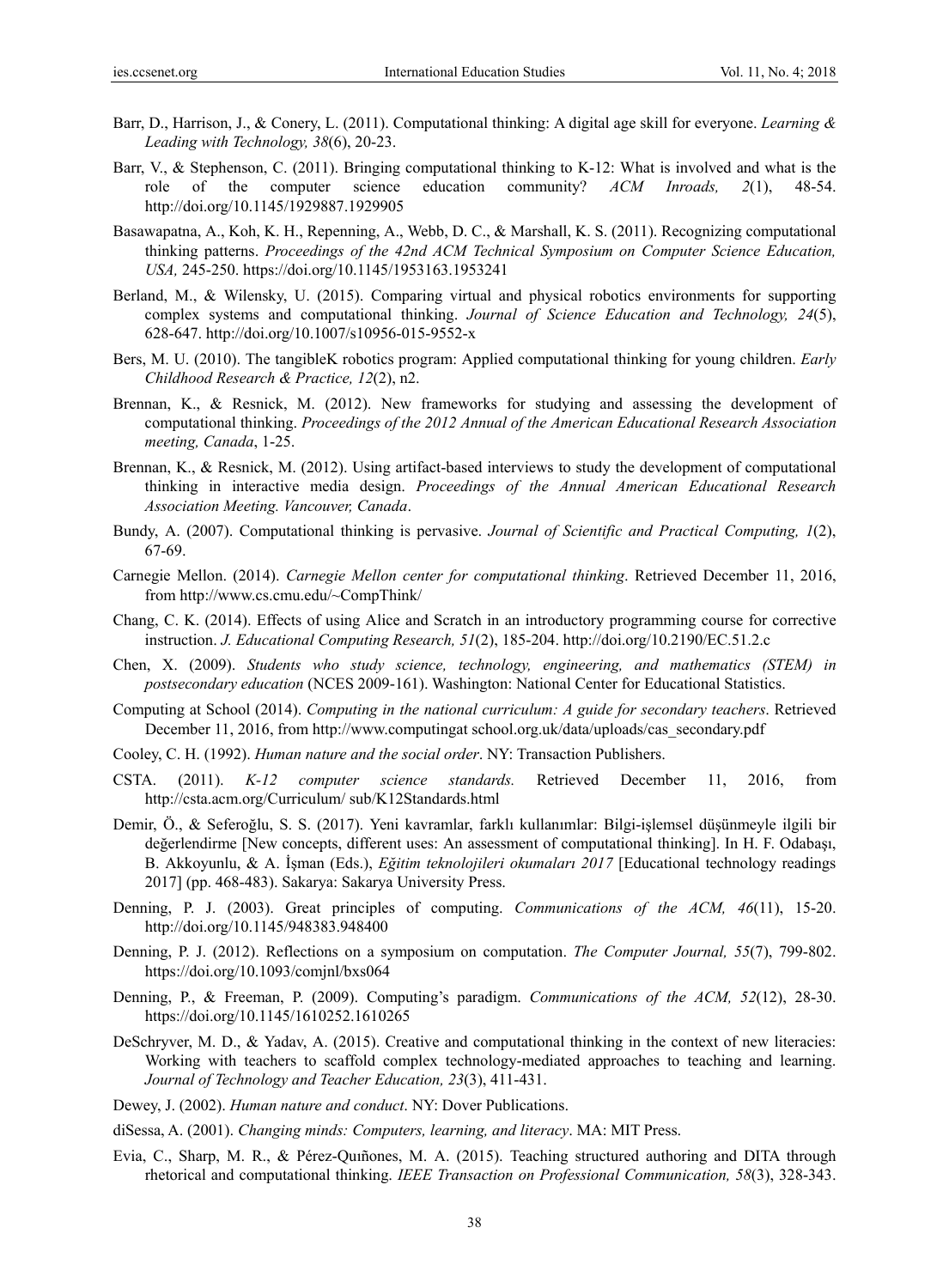https://doi.org/10.1109/TPC.2016.2516639

- Fraenkel, J. R., & Wallen, N. (2000). *How to design and evaluate research in education* (4th ed.). NY: McGraw-Hill.
- Furber, S. (2012). *Shut down or restart? The way forward for computing in UK schools*. UK: The Royal Society.
- Goktas, Y., Kucuk, S., Aydemir, M., Telli, E., Arpacik, O., Yildirim, G., & Reisoglu, I. (2012). Educational technology research trends in Turkey: A content analysis of the 2000-2009 decade. *Educational Sciences: Theory and Practice, 12*(1), 191-199.
- Grover, S., & Pea, R. (2013). Computational thinking in K-12: A review of the state of the field. *Educational Researcher, 42*(1), 38-43. https://doi.org/10.3102/0013189X12463051
- Guzdial, M. (2008). Education: Paving the way for computational thinking. *Communication of the ACM, 51*(8), 25-27. https://doi.org/10.1145/1378704.1378713
- Haseski, H. İ., İlic, U., & Tuğtekin, U. (2017). Computational thinking in educational digital games: An assessment tool proposal. In H. Ozcinar, G. Wong, & H. T. Ozturk (Eds.), *Teaching computational thinking in primary education* (pp. 256-287). USA: IGI Global Publishing. https://doi.org/10.4018/978-1-5225-3200-2
- Hayles, N. K. (2012). *How we think: Digital media and contemporary technogenesis*. IL: The University of Chicago Press. https://doi.org/10.7208/chicago/9780226321370.001.0001
- Hume, D. (2012). *A treatise of human nature*. NY: Dover Publications.
- Israel, M., Jamie N., Pearson, T. T., Wherfel, Q. M., & Reese, G. (2015). Supporting all learners in school-wide computational thinking: A cross-case qualitative analysis. *Computers & Education, 82*, 263-279. https://doi.org/10.1016/j.compedu.2014.11.022
- ISTE & CSTA. (2011). *Operational definition of computational thinking for K-12 education*. Retrieved December 25, 2016, from http://www.iste.org/docs/ct-documents/computational-thinking-operationaldefinition-flyer.pdf?sfvrs n=2
- ISTE (2011). *Operational definition of computational thinking for K-12 education*. Retrieved from http://www.iste.org/docs/ct-documents/computational-thinking-operational-definition-flyer.pdf?sfvrsn=2
- Jacobson, M., & Wilensky, U. (2006). Complex systems in education: Scientific and educational importance and implications for the learning sciences. *J Learn Sci, 15*(1), 11-34. https://doi.org/10.1207/s15327809jls1501\_4
- Jarvis, M. (2005). *The psychology of effective learning and teaching*. UK: Nelson Thornes.
- Jenkins, C. (2015). Poem generator: A comparative quantitative evaluation of a microworlds based learning approach for teaching English. *International Journal of Education and Development Using Information and Communication Technology (IJEDICT), 11*(2), 153-167.
- Jonassen, D. H., & Grabowski, B. L. (2011). *Handbook of individual differences, learning and instruction*. NY: Routledge.
- Kafai, Y. B. (2016). Education from computational thinking to computational participation in K-12 education seeking to reframe computational thinking as computational participation. *Communications of the ACM, 59*(8). https://doi.org/10.1145/2955114
- Kafai, Y. B., & Burke, Q. (2013). Computer programming goes back to school: Learning programming introduces students to solving problems, designing applications, and making connections online. *Kappan, 95*(1), 61-65. https://doi.org/10.1177/003172171309500111
- Kafai, Y. B., & Burke, Q. (2014). *Connected code: Why children need to learn programming*. Cambridge, MA: MIT Press.
- Kilpeläinen, P. (2010). Do all roads lead to Rome or reductions for dummy travelers. *Computer Science Education, 20*(3), 181-199. https://doi.org/10.1080/08993408.2010.501226
- Kim, B., Kim, T., & Kim, J. (2013). Paper-and-pencil programming strategy toward computational thinking for non-majors: Design your solution. *Journal of Educational Computing Research, 49*(4), 437-459. https://doi.org/10.2190/EC.49.4.b
- Kim, S., Han, S., & Kim, H. (2009). *How can we teach computational literacy to all levels of students?* 5th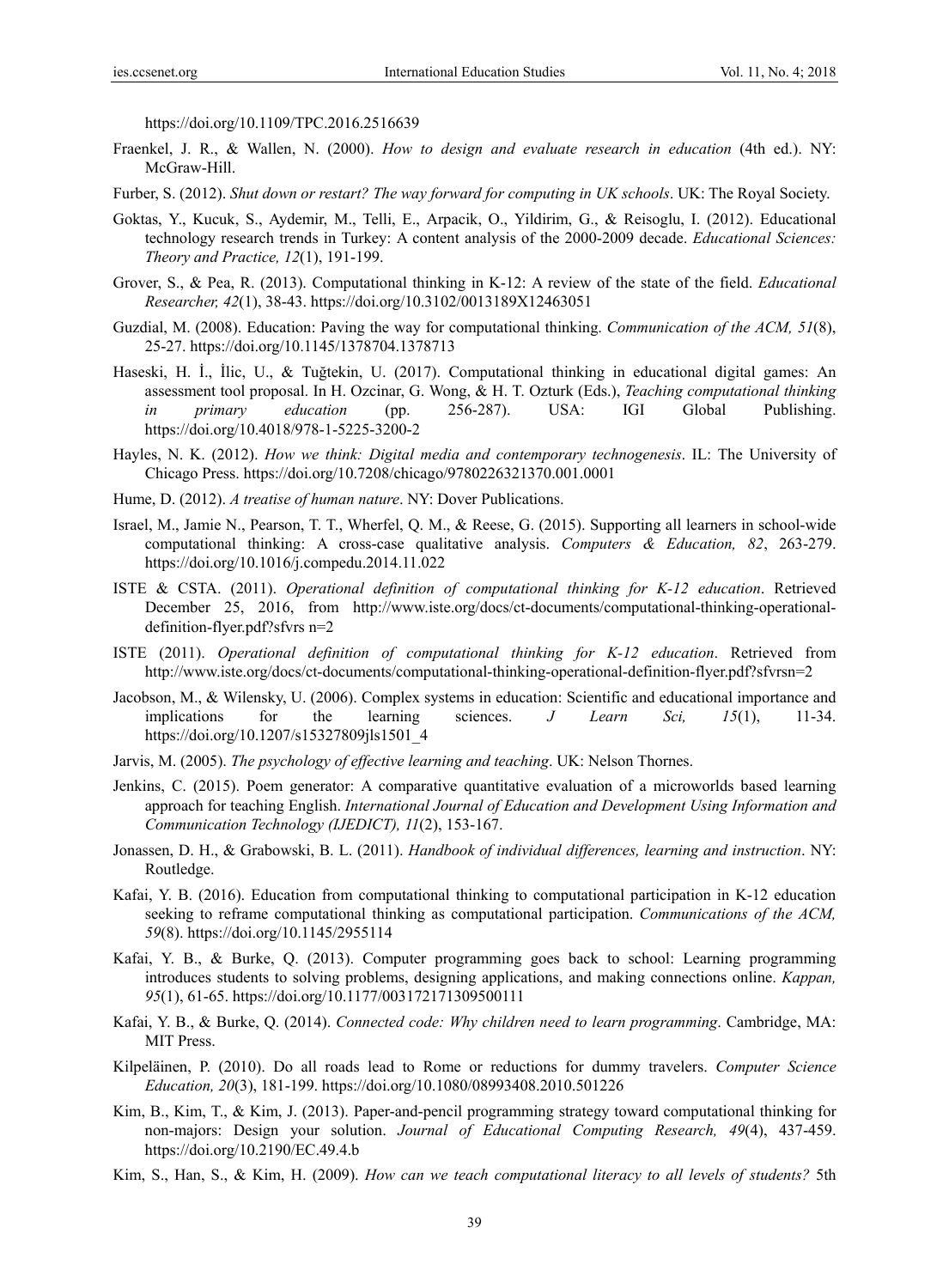International Joint Conference on INC, IMS and IDC, Seoul, 1395-1400. https://doi.org/10.1109/NCM.2009.192

- Kirk, J., & Miller, M. L. (1986). *Reliability and validity in qualitative research*. USA: Sage. https://doi.org/10.4135/9781412985659
- Kostadinov, B. (2013). Simulation insights using R. *PRIMUS, 23*(3), 208-223. https://doi.org/10.1080/10511970.2012.718729
- Kucuk, S., Aydemir, M., Yildirim, G., Arpacik, O., & Goktas, Y. (2013). Educational technology research trends in Turkey from 1990 to 2011. *Computers & Education, 68*, 42-50. https://doi.org/10.1016/j.compedu.2013.04.016
- Landis, J. R., & Koch, G. G. (1977). The measurement of observer agreement for categorical data. *Biometrics,* 33, 159-174. https://doi.org/10.2307/2529310
- Lee, I., Martin, F., Denner, J., Coulter, B., Allan, W., Erickson, J., & Werner, L. (2011). Computational thinking for youth in practice. *ACM Inroads, 2*(1), 32-37. https://doi.org/10.1145/1929887.1929902
- Lomax, R. G., & Hahs-Vaughn, D. L. (2012). *An introduction to statistical concepts* (3rd ed.). NY: Taylor and Francis Group.
- Lu, J. J., & Fletscher, G. H. L. (2009). Thinking about computational thinking. *ACM SIGCSE Bulletin, 41*(1), 260-264. https://doi.org/10.1145/1539024.1508959
- Martinez, M. C., & Echeveste, M. E. (2015). Primary and secondary school students' representation about computer sciences and their job. *RED-Revista De Educacion A Distancia,* (46).
- Merriam, S. B., & Tisdell, E. J. (2015). *Qualitative research: A guide to design and implementation*. USA: John Wiley & Sons. https://doi.org/10.4018/978-1-4666-7409-7.ch007
- Miller, C. S., & Settle, A. (2011). When practice doesn't make perfect: Effects of task goals on learning computing concepts. *ACM Transactions on Computing Education (TOCE), 11*(4), 1-16. https://doi.org/10.1145/2048931.2048933
- NAACE (2014). *Computing in the national curriculum.* Retrieved December 11, 2016, from http://www.computingatschool.org.uk/data/uploads/cas\_secondary.pdf
- National Research Council. (2008). *Taking science to school: Learning and teaching science in grades K-8*. Washington: National Academy Press.
- National Research Council. (2010). *Report of a workshop on the scope and nature of computational thinking*. Washington: The National Academies Press.
- National Research Council. (2012). *A framework for K-12 science education: Practices, crosscutting concepts, and core ideas*. Washington: National Academies Press.
- Özçınar, H. (2017). Bibliometric analysis of computational thinking. *Educational Technology Theory & Practice, 7*(2), 149-171.
- Papert, S. (1980). *Mindstorms: Children, computers, and powerful ideas*. NY: Basic Books Inc.
- Papert, S. (1996). An exploration in the space of mathematics educations. *Int J Comput Math Learn, 1*(1), 138-142. https://doi.org/10.1007/BF00191473
- Park, S. Y., & Jeon, Y. (2015). Teachers' perception on computational thinking in science practices. *International Journal of Education and Information Technologies, 9*, 180-185.
- Pellas, N., & Peroutseas, E. (2016). Gaming in Second Life via Scratch4SL: Engaging high school students in programming courses. *Journal of Educational Computing Research, 54*(1), 108-143. https://doi.org/10.1177/0735633115612785
- Sanford, J. F. (2013). Core concepts of computational thinking. *International Journal of Teaching and Case Studies, 4*(1), 1-12. https://doi.org/10.1504/IJTCS.2013.053383
- Selby, C. C. (2014). *How can the teaching of programming be used to enhance computational thinking skills?* (Doctoral dissertation). University of Southampton, UK.
- Selby, C., & Woollard, J. (2014). Refining an understanding of computational thinking*. Author's Original*, 1-23.
- Sengupta, P., Kinnebrew, J. S., Basu, S., Biswas, G., & Clark, D. (2013). Integrating computational thinking with K-12 science education using agent-based computation: A theoretical framework. *Education and*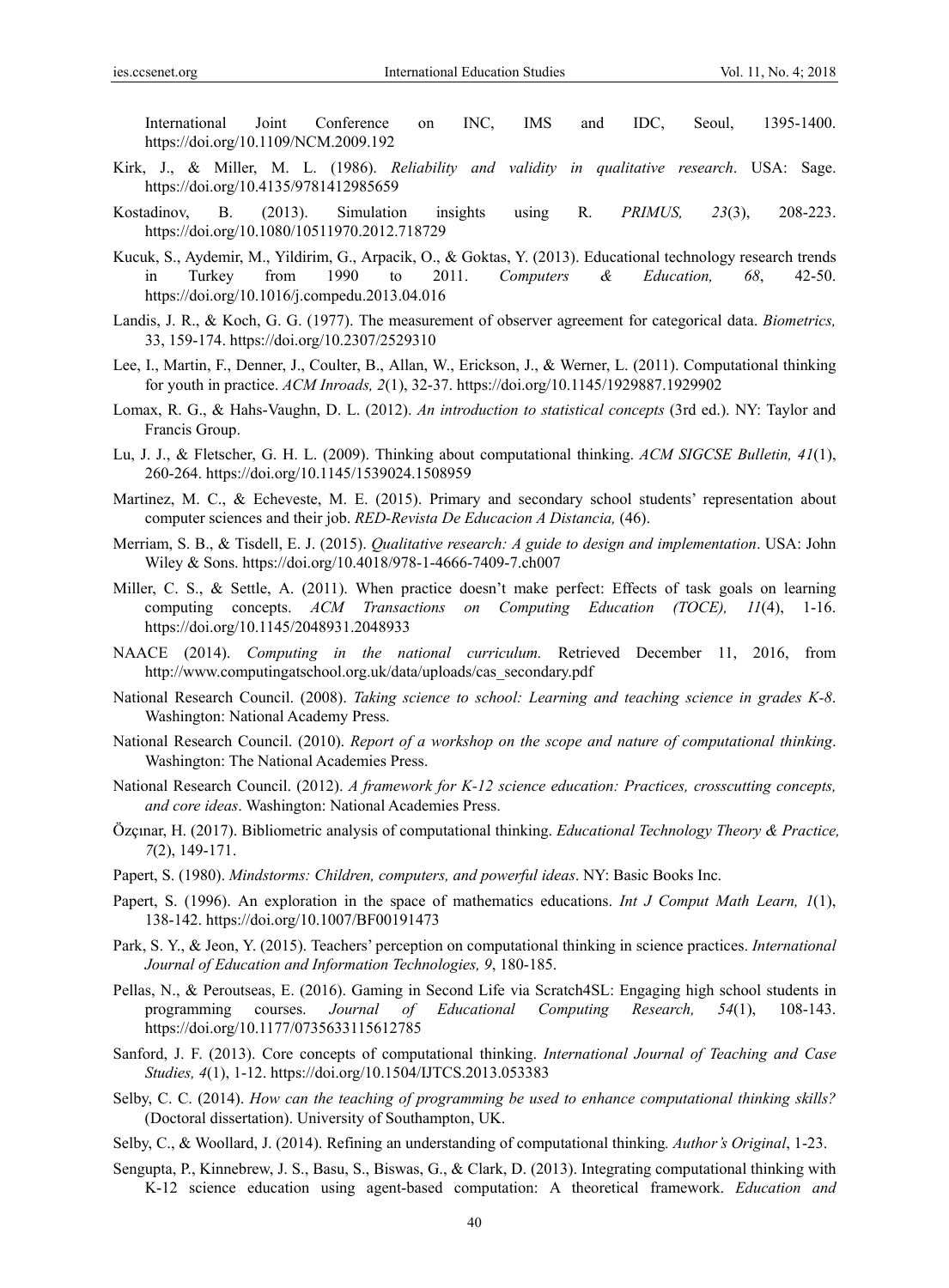*Information Technologies, 18*, 351-380. https://doi.org/10.1007/s10639-012-9240-x

Sharma, R. N., & Sharma, R. K. (2006). *Advanced educational psychology*. New Delhi: Atlantic.

- Shih, M. L., Feng, J., & Tsai, C. C. (2008). Research and trends in the field of e-learning from 2001 to 2005: A content analysis of cognitive studies in selected journals. *Computers & Education, 51*(2), 955-967. https://doi.org/10.1016/j.compedu.2007.10.004
- Snapp, R. R., & Neumann, M. D. (2015). An amazing algorithm. *Mathematics Teaching in the Middle School, 20*(9), 540-547. https://doi.org/10.5951/mathteacmiddscho.20.9.0540
- Sneider, C., Stephenson, C., Schafer, B., & Flick, L. (2014). Computational high school science classrooms. *The Science Teacher, 81*(5), 53-59. https://doi.org/10.2505/4/tst14\_081\_05\_53
- Sullivan, F. R., & Heffernan, J. (2016). Robotic construction kits as computational manipulatives for learning in the STEM disciplines. *Journal of Research on Technology in Education, 48*(2), 105-128. https://doi.org/10.1080/15391523.2016.1146563
- Toth, P. (2014). The role of individual differences in learning. *Acta Polytechnica Hungarica, 11*(4), 183-197.
- Tuckman, B. W., & Monetti, D. M. (2011). *Educational psychology*. CA: Wadsworth.
- Van der Kleij, F. M., Feskens, R. C., & Eggen, T. J. (2015). Effects of feedback in a computer-based learning environment on students' learning outcomes: A meta-analysis. *Review of Educational Research, 85*(4), 475-511. https://doi.org/10.3102/0034654314564881
- Viera, A. J., & Garrett, J. M. (2005). Understanding interobserver agreement: The kappa statistic. *Family Medicine, 37*(5), 360-363.
- Voogt, J., Fisser, P., Good, J., Mishra, P., & Yadav, A. (2015). Computational thinking in compulsory education: Towards an agenda for research and practice. *Education and Information Technologies, 20*(4), 715-728. https://doi.org/10.1007/s10639-015-9412-6
- Weber, R. P. (1990). *Basic content analysis* (2nd ed.). CA: Sage. https://doi.org/10.4135/9781412983488
- Whitman, L. E., & Witherspoon, T. L. (2003). Using LEGOs to interest high school students and improve K12 STEM education. *Proceedings of the 33rd Annual Frontiers in Education Conference (ASEE/IEEE), USA,* F3A6-F3A10.
- Wilensky, U., & Reisman, K. (2006). Thinking like a wolf, a sheep or a firefly: Learning biology through constructing and testing computational theories–An embodied modeling approach. *Cognition and Instruction, 24*(2), 171-209. https://doi.org/10.1207/s1532690xci2402\_1
- Williamson, B. (2015). Governing methods: Policy innovation labs, design and data science in the digital governance of education. *Journal of Educational Administration and History, 47*(3), 251-271. https://doi.org/10.1080/00220620.2015.1038693
- Williamson, B. (2016). Political computational thinking: Policy networks, digital governance and 'learning to code', *Critical Policy Studies, 10*(1), 39-58. https://doi.org/10.1080/19460171.2015.1052003
- Wing, J. (2011). *Research notebook: Computational thinking–What and why?* Retrieved December 11, 2016, from http://www.cs.cmu.edu/link/research-notebook-computational-thinking-what-and-why
- Wing, J. M. (2006). Viewpoint: Computational thinking. *Communications of the ACM, 46*(3), 33-35. https://doi.org/10.1145/1118178.1118215
- Wing, J. M. (2008). Computational thinking and thinking about computing. *Philosophical Transactions of the Royal Society A Mathematical, Physical, and Engineering Sciences, 366*(1881), 3717-3725. http://doi.org/10.1098/rsta.2008.0118
- Wing, J., Henderson, P., Hazzan, O., & Cortina, T. (2005). *Computational thinking.* Retrieved December 11, 2016, from http://www.cs.cmu.edu/afs/cs/usr/wing/www/ ct-paper.pdf
- Wolz, U., Stone, M., Pearson, K., Pulimood, S. M., & Switzer, M. (2011). Computational thinking and expository writing in the middle school. *ACM Transactions on Computing Education, 11*(2), 1-22. https://doi.org/10.1145/1993069.1993073
- Woolfolk, A., & Margetts, K. (2013). *Educational psychology* (3rd ed.). Australia: Pearson.
- Yadav, A., Mayfield, C., Zhou, N., Hambrusch, S., & Korb, J. T. (2014). Computational thinking in elementary and secondary teacher education. *ACM Transactions on Computing Education, 14*(1), Article 5.